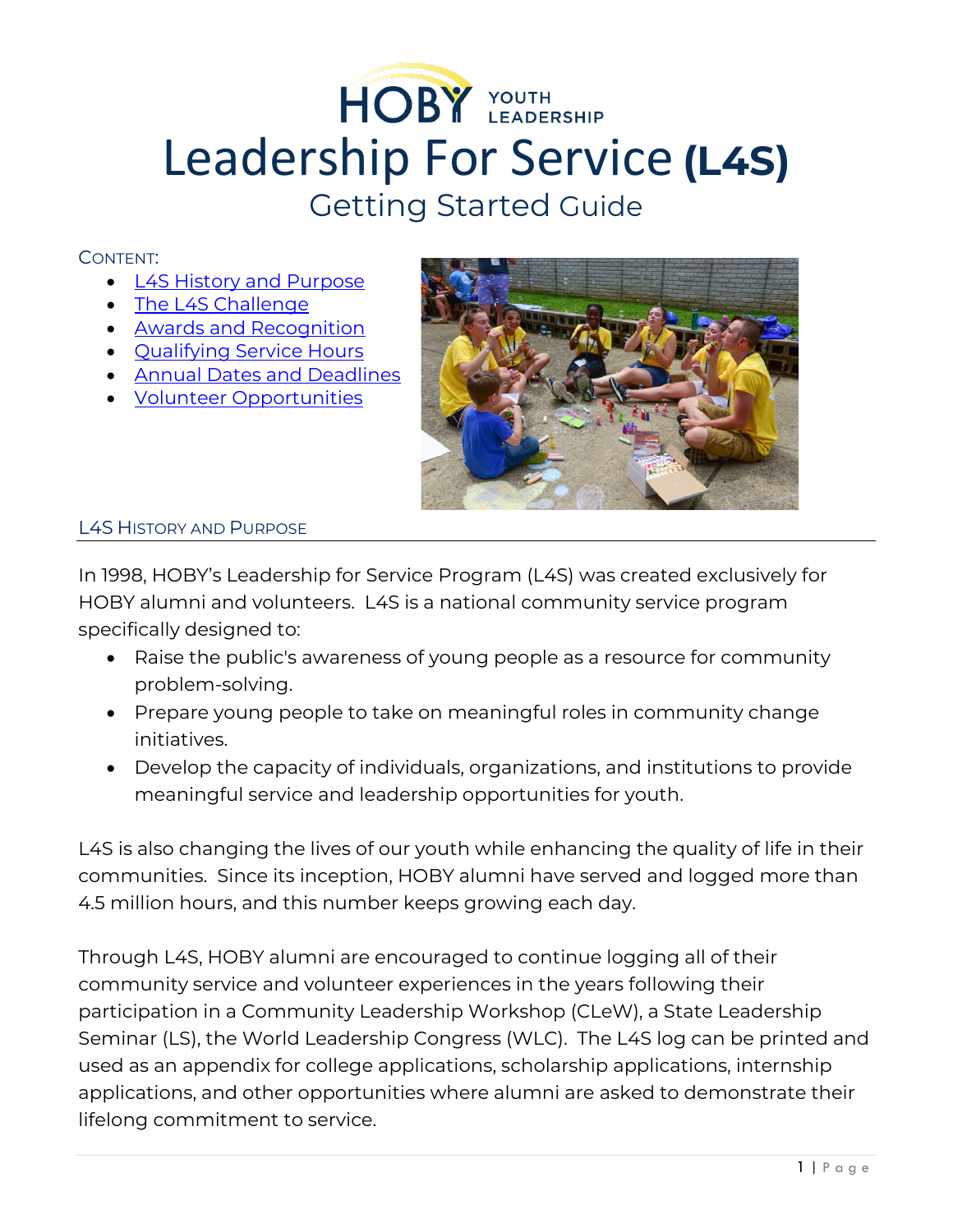# <span id="page-1-0"></span>THE L4S CHALLENGE

HOBY inspires all our alumni to put their leadership skills into action through community service. Our L4S Challenge is for alumni to complete at least 100 hours of service in their communities in the two years following their HOBY experience. The hours are logged on our secure L4S website, and recognition is given to those who meet our challenge.

HOBY is a certifying organization for [The President's Volunteer Service Award \(PVSA\),](http://www.presidentialserviceawards.gov/) which recognizes individuals, families, and groups that have achieved a certain standard measured by the number of hours of service over a 12-month period, or cumulative hours earned over the course of a lifetime. HOBY alumni in their junior and senior years of high school are eligible for the PVSA and HOBY's Awards Packet if they complete the L4S Challenge.

# **Leave Your Mark Campaign:**



#### <span id="page-1-1"></span>AWARDS AND RECOGNITION

**The President's Volunteer Service Award.** There are three levels of the President's Volunteer Service Award given based on the number of qualified hours served and logged in the L4S system:



- Bronze: 100-174 hours in one year
- Silver: 175 to 249 hours in one year
- Gold: 250+ hours in one year

To qualify for this award and HOBY's Awards Packet, alumni have until July 1st (in the two years following their HOBY program) to perform and log their service hours). Which for 2019 and 2020 alumni has now been extended to December 1st due to COVID-19.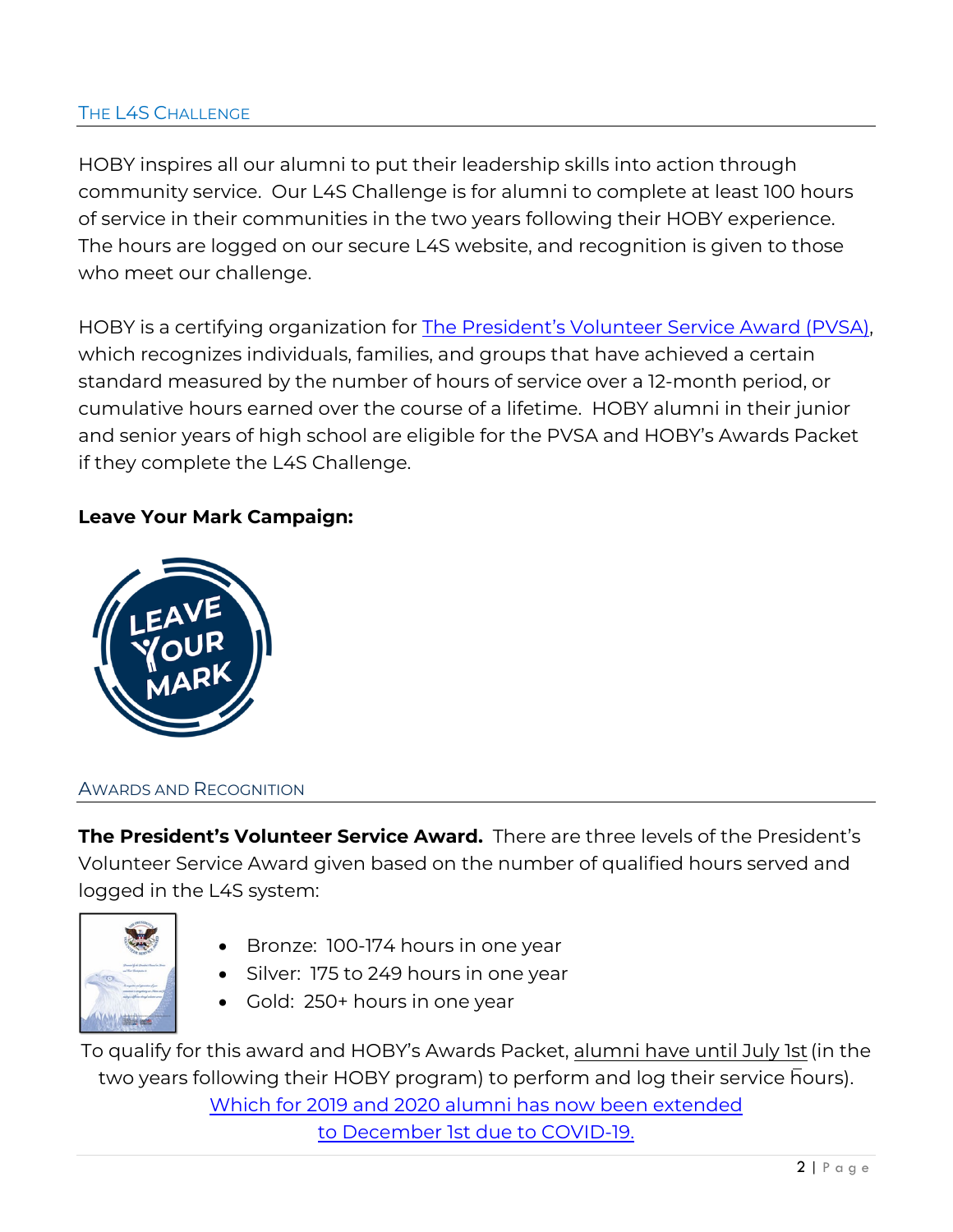# **For Example:**

- **2021 HOBY alumni** have their junior year of high school to complete the challenge and log their hours normally by July 1, 2022. However, this has been extended to December 1, 2022 due to COVID-19.
- **2020 HOBY alumni** who don't complete the challenge in their junior year, may start over and earn the award by logging 100 hours in their senior year, normally with a deadline of July 1, 2021. However, this has been extended to December 1, 2022 due to COVID-19.

In addition, HOBY will recognize any alumnus who has served and logged at least 4,000 hours over their lifetime with the prestigious President's Call to Service Award.

## QUALIFYING SERVICE HOURS

HOBY alumni are encouraged to volunteer and participate in community service and service-learning whenever possible. The guidelines below will help determine if your service hours will count toward service accepted by the PVSA and HOBY.

<span id="page-2-0"></span>In general, fundraising for, volunteering for, or participation in events, performances, festivals, competitions, activities, etc. will only count as volunteer service if all the following apply:

1. The service meets an identified communityrelated service need as illustrated by the mission of the service organization.



- 2. No for-profit admission is charged for the event, activity, performance, competition, etc.
- 3. The participation of the student is completely voluntary in nature.
- 4. Fundraising activities are not for the profit of the service organization.

| <b>WHAT COUNTS AS SERVICE (AND</b>                                                                                       | <b>WHAT DOES NOT COUNT AS SERVICE</b>                                                                                              |
|--------------------------------------------------------------------------------------------------------------------------|------------------------------------------------------------------------------------------------------------------------------------|
| EXAMPLES)                                                                                                                | (AND EXAMPLES)                                                                                                                     |
| Community service and service-learning                                                                                   | Extracurricular, sports, or club activities.                                                                                       |
| projects done for a class or for a<br>graduation requirement, as long as<br>it meets the other HOBY L4S<br>requirements. | • General club activities including<br>meetings, social events,<br>conferences.<br>Sports team practice and<br>competitions/meets. |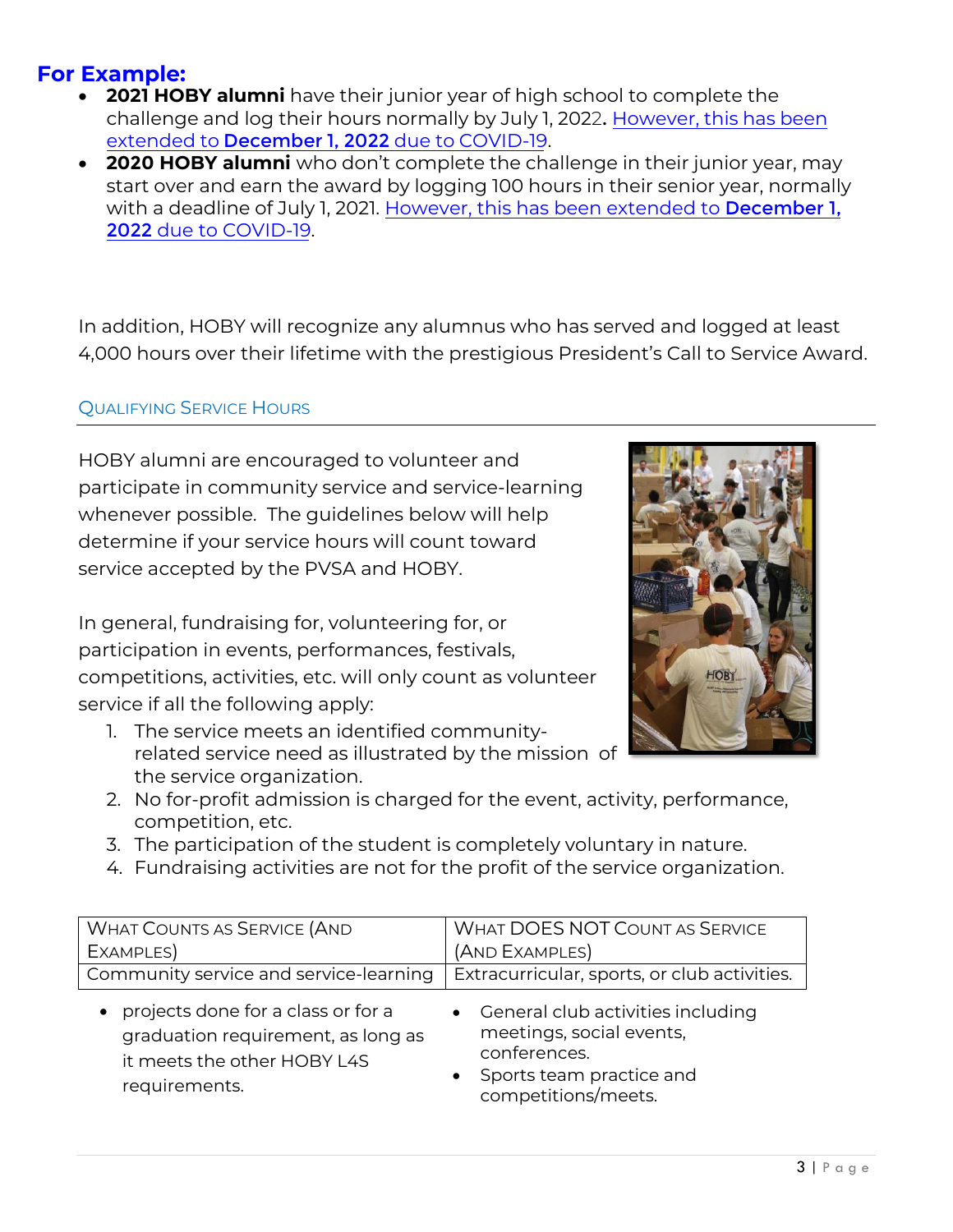- Your English class researches, writes, and publishes a series of articles about your community's history for its bicentennial celebration in the spring.
- Your pottery class creates bowls to sell at an art show and will donate the proceeds to the community art council. The time spent learning to make the art, producing the art, planning the art show, the actual art show (from set up to take down) and final reflection and art show evaluation.

### Community service done as a

requirement for another organization, as long as it meets the other HOBY L4S requirements.

• A Boy Scout who is trying to earn the Eagle Scout medal can count the hours he spends planning, conducting, and evaluating his Eagle Scout Service Project.

Training and orientation required by an agency for its volunteers.

- The Humane Society requires all volunteers to participate in a facility tour and one-hour orientation, so they can learn and practice the duties required of them during a shift.
- As an afterschool tutor at the library, you must complete a two-hour training to teach you how to interact with elementary students, log your hours, and handle common tutoring challenges.

Planning and evaluating a community service or service-learning project.

Some members of the student council meet for one hour each week

Volunteerism/service that is paid.

- An activity where you or your club/organization gets paid for the labor.
- Serving concessions at a professional sports venue to raise money for the club/organization.

Volunteerism/service that helps or benefits your own family.

- Spending time with and/or assisting family members.
- Spending the afternoon with your grandmother and helping her clean her house.

Non-charitable volunteerism/service.

- Service that does not help those "in need."
- Volunteering at your high school's annual band competition or singing at services at your local religious organization.

Time not performing actual community service.

If your youth group takes a threeday mission trip, you cannot count the hours traveling, sleeping, eating, or touring the local community; but you can count the hours you were building the community center, including the training/orientation for how to safely operate power tools.

Court-ordered community service.

As punishment for committing a crime or violating a local ordinance, you are required to complete 100 hours of community service within six months.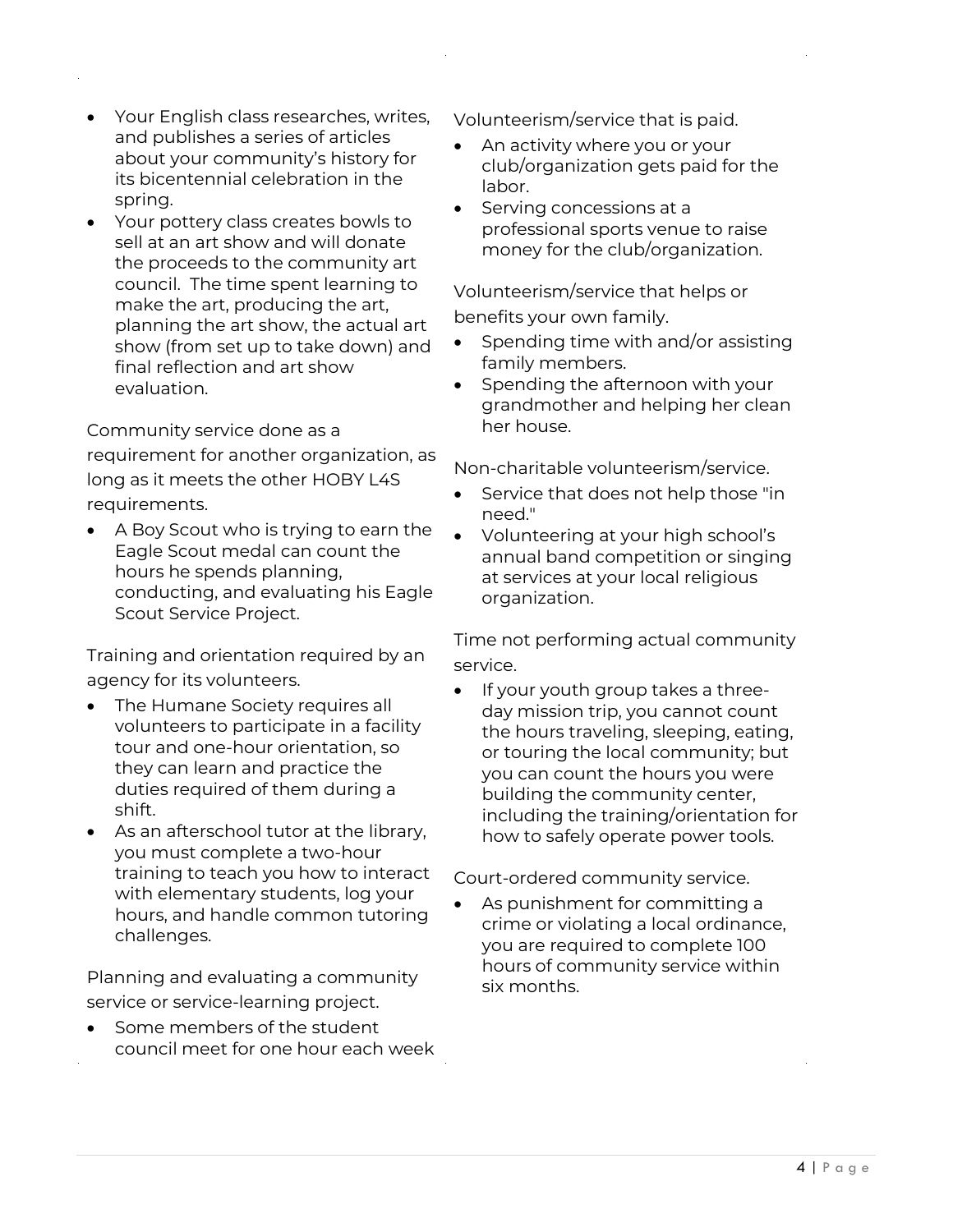• in October and November to plan several December/holiday drives for toys and food. In January, those members meet to evaluate th e project and make recommendations for the following year.

Training and ongoing meetings of a nonprofit board or local government entity in which you are a chosen or elected representative.

- You were elected to serve as the student representative of your local school board. You are required to participate in the monthly board meetings, trainings, and retreats. You vote on motions and provide monthly reports to the board.
- You applied and were chosen as one of two young people under the age of 18 to serve a two -year term on the board of directors of the food pantry. You are required to attend ongoing meetings, serve on a board committee, and assist with the organization's fundraising efforts.

<span id="page-4-0"></span>Time spent supporting HOBY programs.

- The volunteer service project during your program.
- Returning to volunteer for HOBY in any capacity.

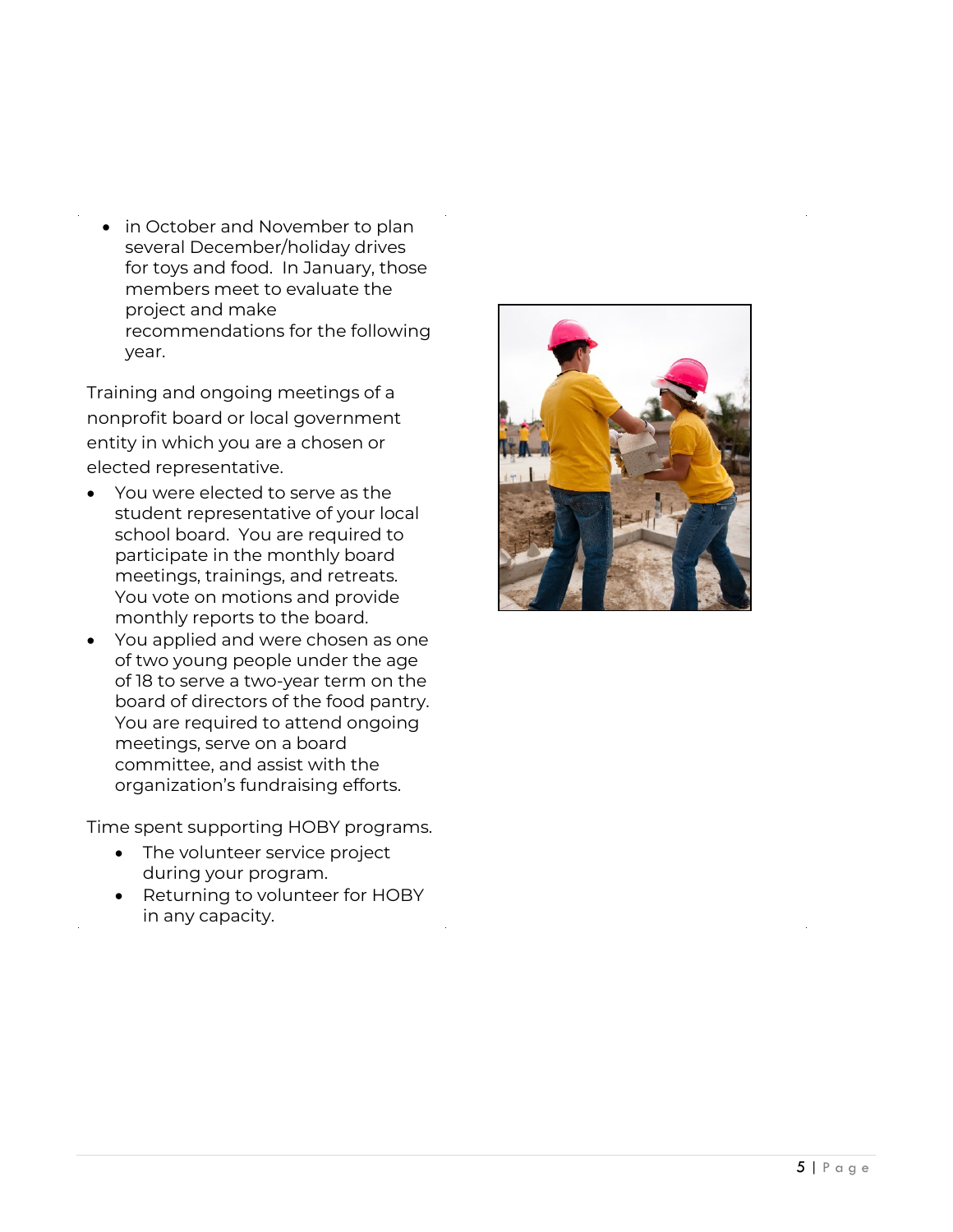September

- L4S awards packet mailed to recipients
- 9/11 Day of Remembrance (nationalservice.gov/911day)
- Start a Phi Sigma Pi National Honor Fraternity Chapter on your college campus (phisigmapi.org/startachapter)

October

<span id="page-5-0"></span>• Make a Difference Day (makeadifferenceday.com) January

- Martin Luther King, Jr. Day of **Service** 
	- (nationalservice.gov/mlkday)
- Start a Phi Sigma Pi National Honor Fraternity Chapter on your college campus (phisigmapi.org/startachapter)

# April

• National Volunteer Week / Month (pointsoflight.org/signatureevents/national-volunteer-week)

# May

• Be sure to complete and log all your service hours by the July deadline (Extended to December 1, due to COVID-19)

July

• July 1 Deadline to perform and log volunteers service hours for L4S (Extended to December 1, due to COVID-19)